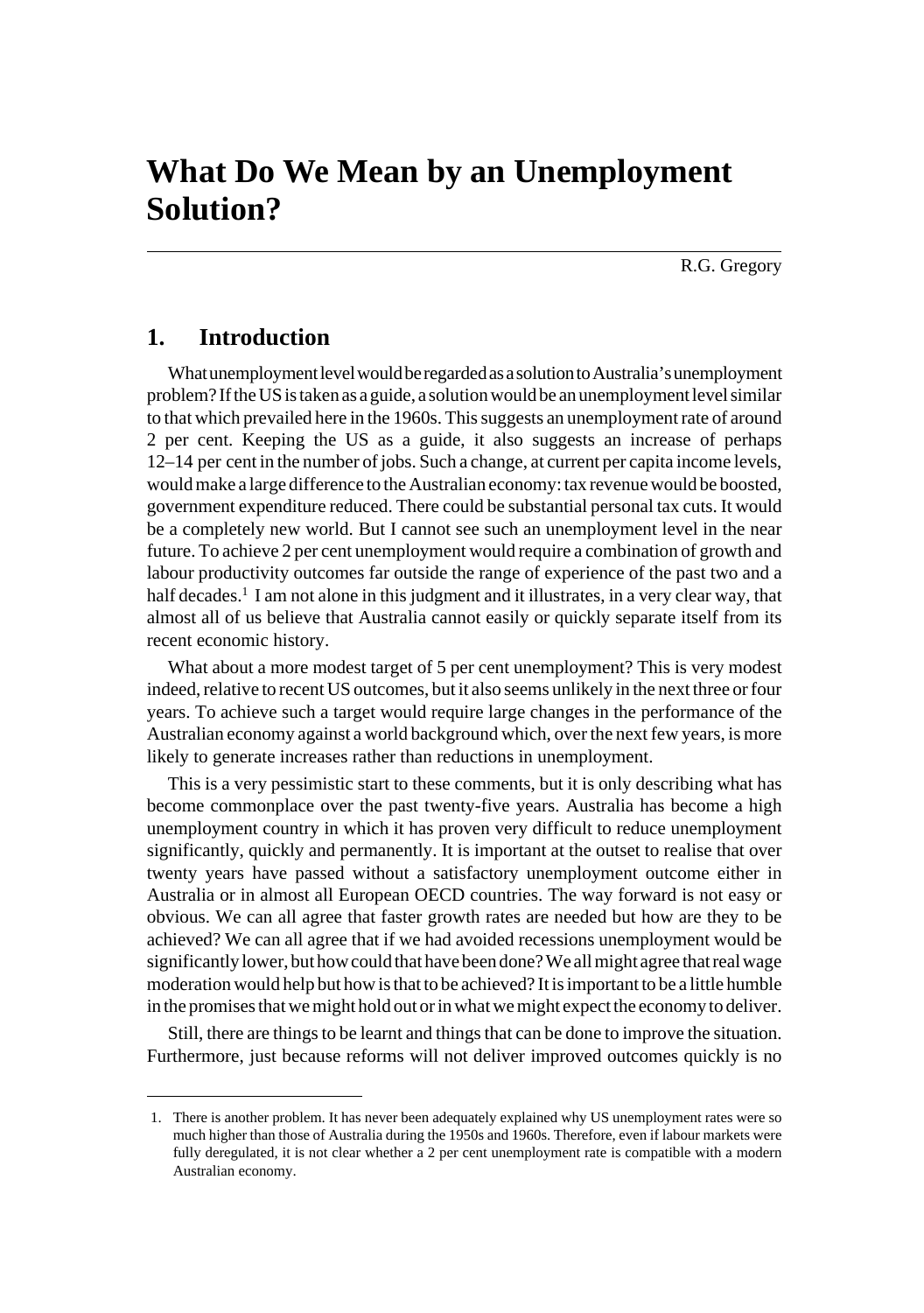argument against advocating and adopting sensible changes. But if we wish to emulate the US, and return to low unemployment rates of 2–3 per cent, then it is difficult to see how current policies will achieve this. Perhaps, we may be fortunate and the economy may be subject to favourable employment shocks that we have not yet foreseen, in much the same way that we did not foresee the adverse shock twenty-five years ago.

If we adopt a more modest approach and seek to reduce unemployment to, say, 6 or 7 per cent then this does not seem so difficult. But our main task over the next two years may well be to try and avoid unemployment increases.

## **2. Some Background Facts**

My comments will be presented in the context of an Australian–US comparison. The US is chosen for comparison because, among OECD countries, it is the only one which has been able to achieve unemployment rates similar to those that prevailed during the 1960s. In addition, this comparison might be useful to complement the excellent paper by Larry Katz in this volume.

The Australian unemployment problem began in the early 1970s. Between the recession of 1972 and 1983, unemployment increased from 1.9 to 9.4 per cent (Figure 1). Over that decade, Australian unemployment increased from approximately 40 per cent of US levels to approximate equality. In the following eight or nine years unemployment in the two countries moved in a parallel fashion, but since 1990, Australian unemployment has increased to well above US levels and US unemployment has fallen to historically low levels.



#### **Figure 1: Unemployment Rates**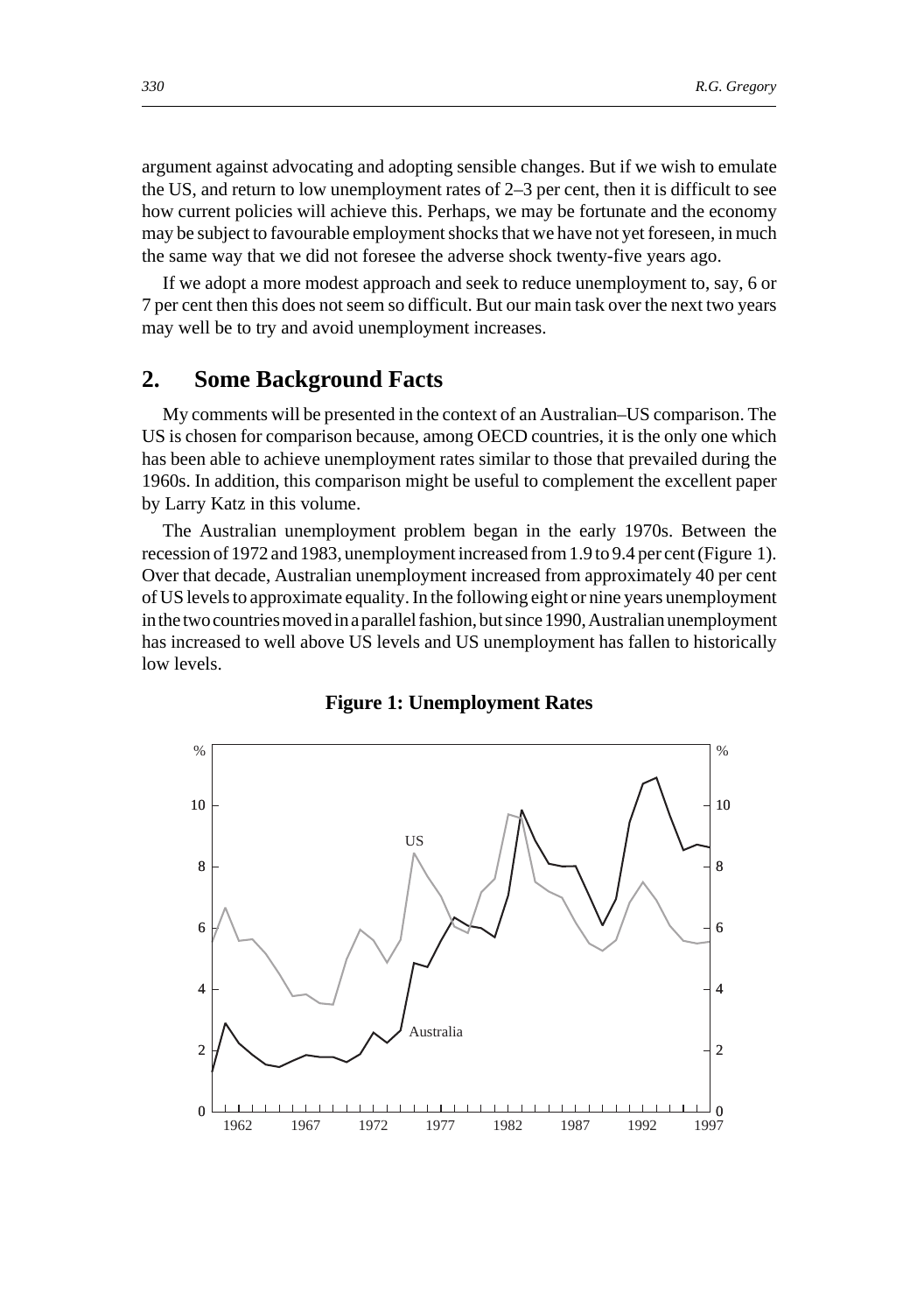The extent of the Australian deterioration is even greater if measured in employment terms (Figure 2). Between 1970 and 1998, Australian employment, adjusted for population, fell 15 per cent relative to the US. In terms of full-time employment the reduction was 30 per cent.



**Figure 2: Total and Full-time Employment/Population Indices** Ratio of Australia to the US

These data raise two important questions: What began the process of employment decline in Australia and why has it persisted?

The fundamental causes of our high unemployment problem are unlikely to be unique to Australia. Our changing labour market outcomes share many common features with other OECD countries. Indeed, the unemployment situation is so severe among most OECD countries that in a recent OECD paper (Elmeskov, Martin and Scarpetta 1998) Australia is declared as one of six 'success' countries which have succeeded in reducing structural unemployment following labour market reform and adoption of the OECD Jobs Strategy. In 1997, the average structural unemployment rate of the 'success' countries was 7.6 per cent. The structural unemployment rate of Australia was estimated to be 7.5 per cent (down from 7.9 per cent in 1986). By structural unemployment the authors mean that unemployment rate consistent with a non-accelerating rate of wage increases. To name Australia, with a 7.5 per cent structural unemployment rate, as a success among OECD countries is to illustrate the widespread pessimism that most economists feel and illustrates again that 5 per cent would be a very good unemployment outcome, relative to current expectations. It also suggests that 5 per cent may require a more radical policy approach to policy than is currently being adopted. But focusing on Europe reinforces the pessimism and perhaps should not be allowed to divert us away from the key fact: if the Australian economy had performed like the US, and we had maintained our relative positions, Australian unemployment would be around 2 per cent.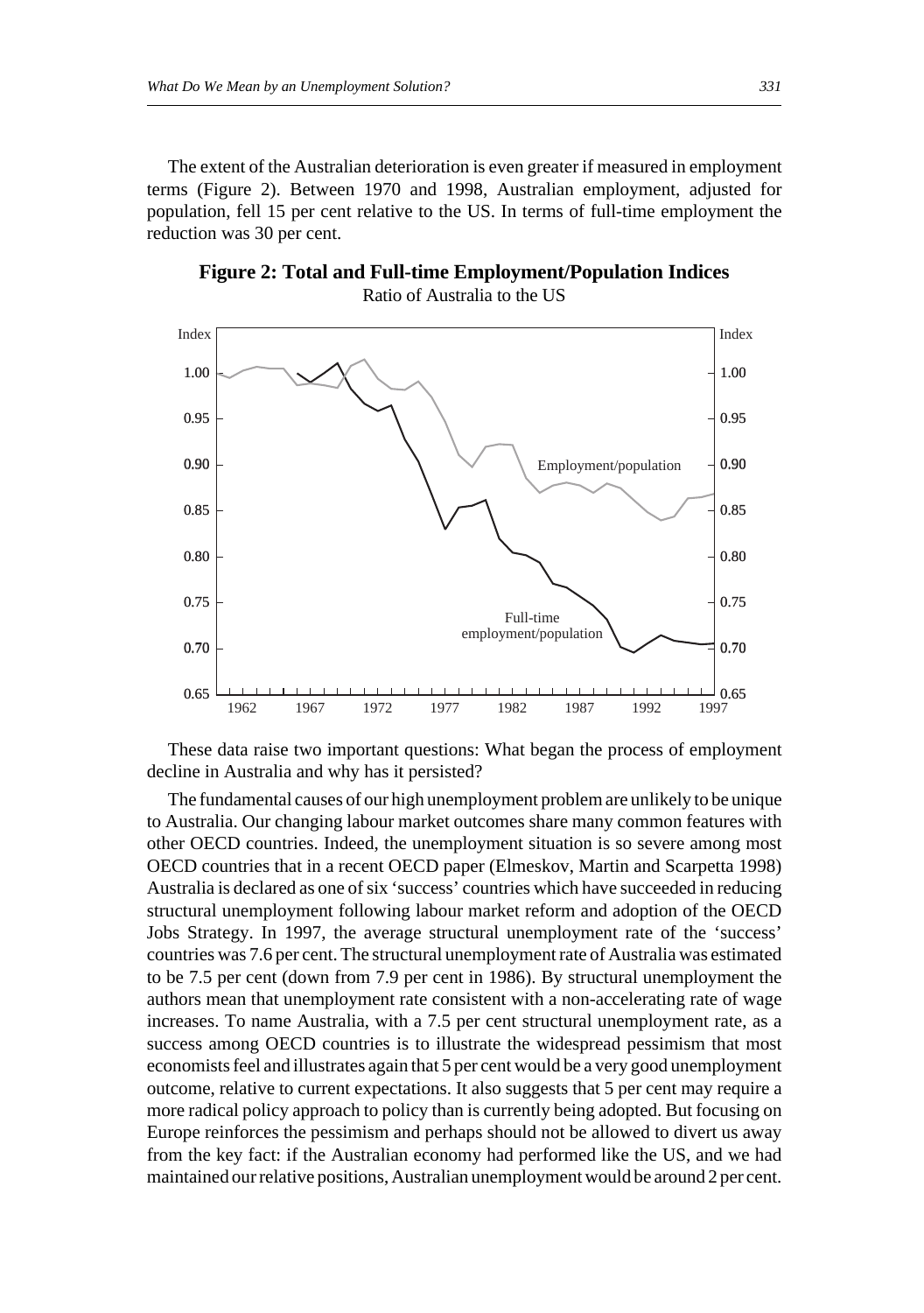## **3. What is Causing the Unemployment Problem?**

To simplify the analysis, the possible unemployment causes are placed in two groups which seem to be important from a labour market perspective. The two groups can be described as (i) average wages that are too high relative to the labour productivity level which is compatible with full employment, $2$  and (ii) relative wages that are too rigid.

This dichotomy can be found in many of the papers delivered at the conference. It is not the only approach that may be adopted to analyse unemployment. For example, unemployment may be attributed to a range of factors that inhibit economic growth, such as balance of payments constraints and lack of savings, or to labour market institutions that, at high unemployment levels, lead to nominal wage increases incompatible with the Reserve Bank's inflation target.

## **3.1 The relationship between average real wages and the average level of labour productivity that is compatible with full employment**

The initial increases in Australian unemployment were generated by the large increases in real wages that occurred in the early 1970s and which were initiated by an exceptional rate of growth of nominal wages. In the first half of 1974, for example, the rate of growth of nominal wages, measured at an annual rate, peaked at 30 per cent. Price increases lagged behind nominal wage increases and consequently real wages lifted. Wage indexation from April 1975 locked in the real wage increase by preventing subsequent price increases from eroding the real wage change.

Relative to the US, the Australian real wage increased by about 30 per cent during the 1970s. In retrospect, however, it appears that the large increase in real wages was not the only important shock. There are two reasons for this belief.

First, although the real wage shock was substantial, real wages remained constant for a few years after the shock, so that by 1979, real wages were at about the level they would have been if Australian trends before the shock had been maintained. And yet unemployment and employment did not return to previous levels. Either there was a very long response to the real wage shock or something else was occurring.

Second, in the US, which did not experience a real wage shock, labour productivity growth slowed markedly from around 1970, and real wages growth ceased and today they are not that much above 1970 levels. To the extent that the US and Australia are similar economies changing in a parallel way, Australia too may have experienced a substantial slowdown in labour productivity growth compatible with full employment.

A second shock – a marked slowdown in the underlying labour productivity growth consistent with full employment – would explain why low real wage growth for a few years after the real wage shock, failed to return employment and unemployment to previous levels.3 It would also explain why the Accord with its moderation of real wage growth during the 1980s was not more successful. The history of Australia's real wage growth alone cannot explain the long-run decline in employment, something else is

<sup>2.</sup> This group of arguments used to be referred to as the real wage overhang.

<sup>3.</sup> Some of the theory underlying this framework can be found in Bruno and Sachs (1985).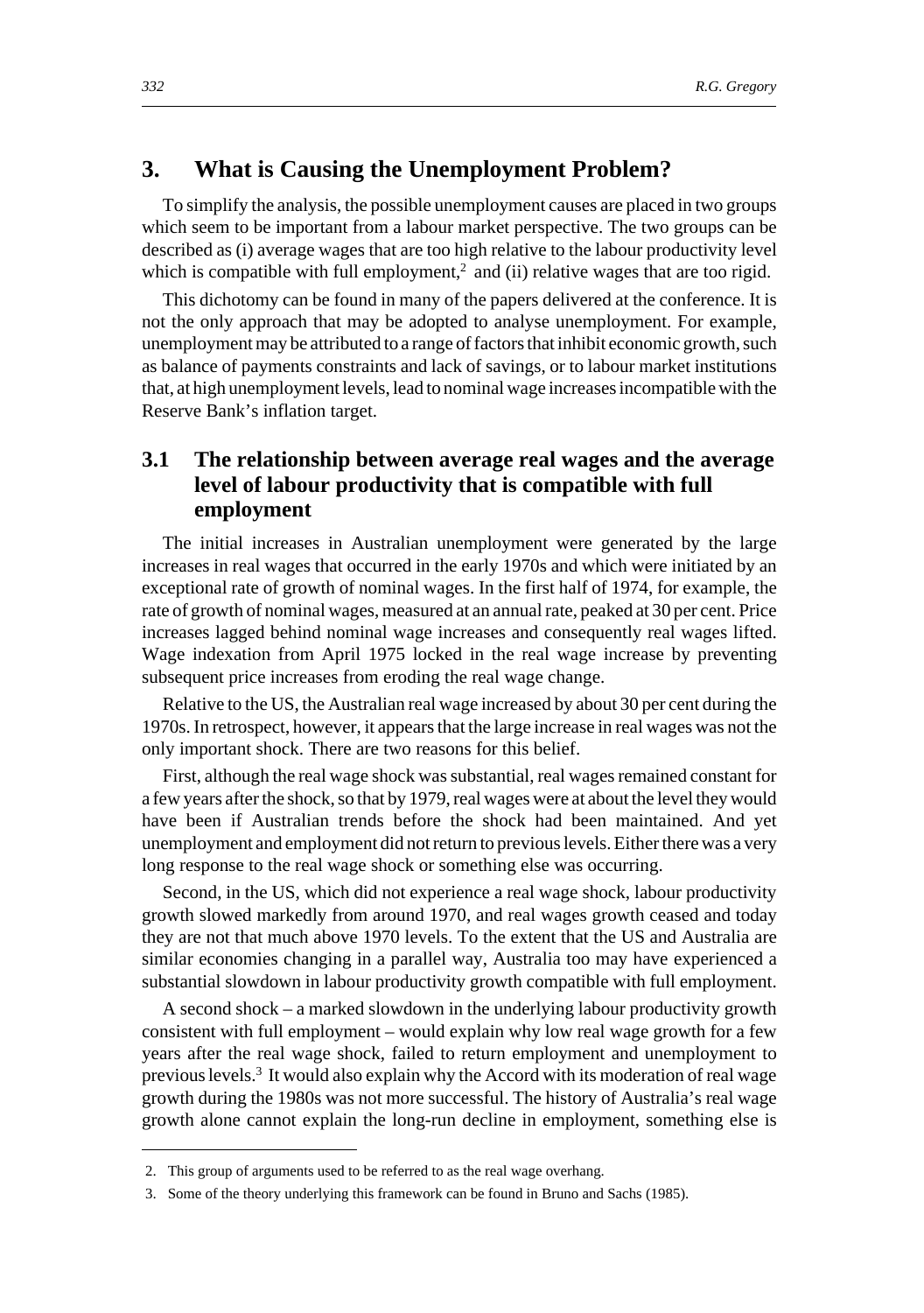needed. That a real wage shock, concentrated in a few years, could have such a long-lasting effect seems such an unexpected outcome.<sup>4</sup>

We do not clearly understand what caused the sudden slowdown in the rate of growth of productivity consistent with full employment, and why its adverse effects have persisted.5 These issues are vital because they lie at the centre of the pessimistic outlook for unemployment.

The difficulty with a focus on the growth of full-employment labour productivity is that it is not observed unless there is full employment. What is observed is *actual* labour productivity which might be expected to disguise the slowdown in the full-employment labour productivity growth rate when there is a positive real wage shock.

To form a judgment about the role of labour productivity, I would turn to the US experience where the extent of the productivity slowdown, compatible with full employment, has been substantial and has persisted longer than was predicted.

We can investigate this issue by writing employment growth as the following identity:

$$
e \equiv q - l \tag{1}
$$

which states that a given rate of employment growth *e* can come about by various combinations of labour productivity growth *l* and output growth rates *q*.

Figure 3 plots the ratio of Australian GDP per capita relative to that in the US, and the ratio of GDP per person employed in both countries, using 1960 levels as the base. Before 1975 labour productivity and output per capita evolved in an almost identical manner in both countries and the close association of the growth of GDP per person has continued. By 1997 Australian per capita output levels relative to the US, are much the same as in the early 1970s. In output terms, the US economy has performed no better than Australia and there is no obvious evidence of a break in the relative rates of output growth in the early 1970s and no sign of any differential shock with long-lasting effects. Consequently, this comparison suggests that there was a labour market shock that affected relative employment outcomes with minimal effects on relative output.

The relationship between the rate of growth of labour productivity across the two countries has changed a great deal and since the early 1970s Australian labour productivity has increased approximately 15 percentage points more than that of the US. The different employment outcomes of Australia and the US, therefore, are predominantly explained by a change in the observed labour productivity performance of the two economies, rather than by a change in relative output growth rates. The US has achieved higher employment growth rates because labour productivity growth rates have been lower. The marked difference in the change in the observed labour productivity relationship across the two countries lasted approximately a decade.

<sup>4.</sup> There is a long and complicated debate on these issues (Gregory and Duncan 1979; Norton 1979). Everyone who participated in the debate seems to have won some of their original arguments and lost others. No-one predicted, however, that unemployment would remain so high for so long.

<sup>5.</sup> Blanchard (1997) in a recent article is also revisiting this period. He adopts a twin-shock approach and argues that the real wage shock takes place in the 1970s, as we do, but the productivity shock takes place in the 1980s. We prefer to date the productivity shock from the early 1970s.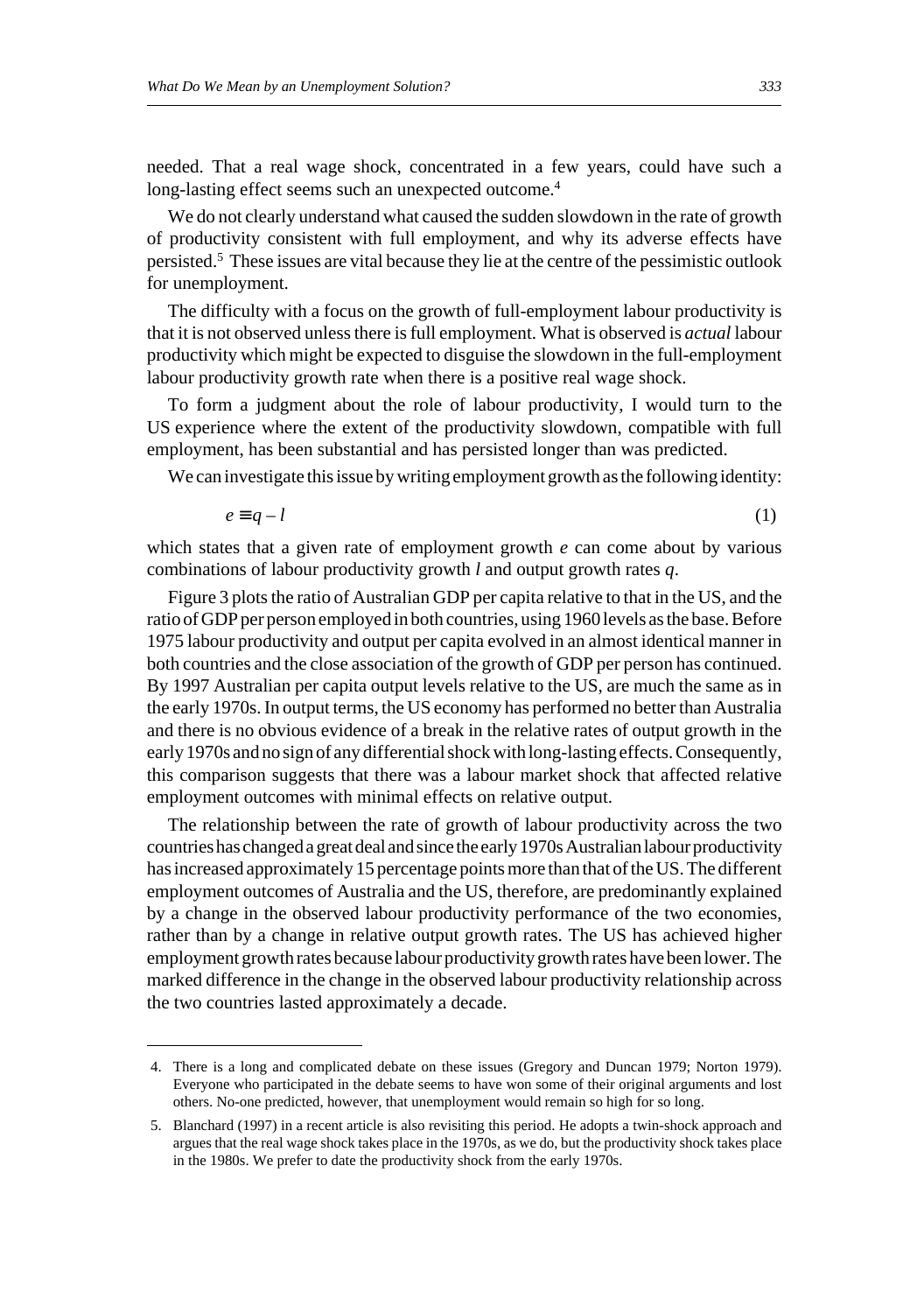

**Figure 3: GDP/Population and GDP/Employment Ratios**

Ratio of Australia to the US

What follows from this? First, it appears that the difference between the two economies since the mid 1970s, is the implicit income-sharing rule that is produced by each economy which leads to different sharing of an almost identical rate of output growth. In the US, the output growth has been associated with employment growth and very little income growth per employed person. In Australia, the same output growth per capita has been associated with additional income for a smaller group of employed. In Australia, government has reacted to the underlying labour productivity slowdown by increasing its role in income sharing and has distributed income to the not employed through unemployment benefits and various pensions. In the US, the sharing has been done by the labour market which has prevented average wage growth. This analysis suggests that the institutional structure of the labour market is important.

Second, the US labour market and the processes that have generated full employment have not led to more income being available for US citizens. The rate of growth of output has been the same across both countries. If this is the way labour markets respond to labour productivity shocks, then the comparison is not between Australia and the US unemployment rates alone, but there is a trade-off between less unemployment and lower wages.

To understand why productivity growth and employment growth have been negatively related across these two countries, and why differential productivity growth rates have not impacted more on output growth rates, seems to me to be the major research agenda needed at this time. The cross-country comparison does not suggest that the higher labour productivity in Australia, matched by wage increases, has led to faster or slower output growth.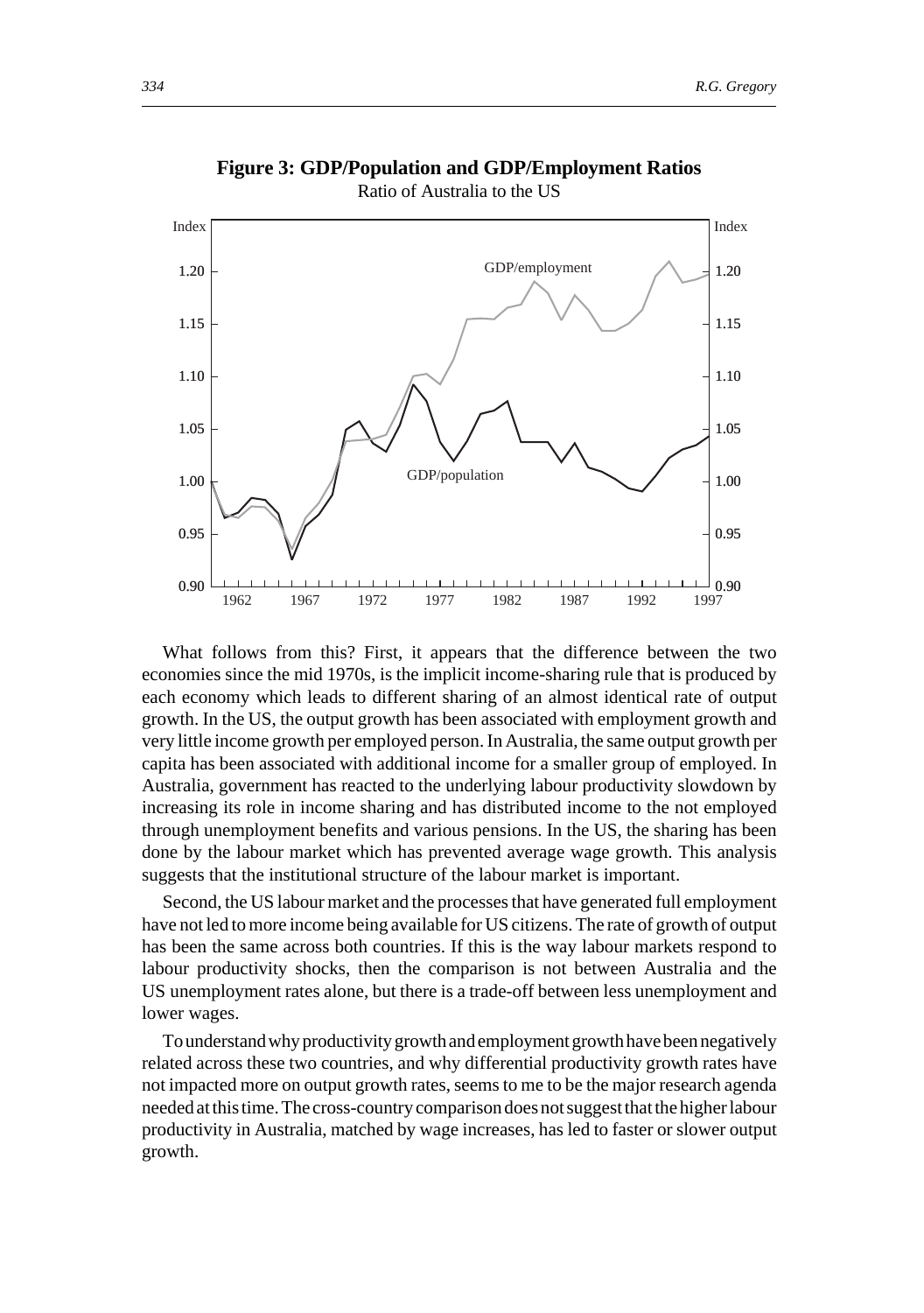Let me illustrate this point in another way. It might be argued that Australia needs more radical labour market reform and it is only in this way that we can reduce unemployment. The advocates of this approach, however, usually relate more labour market reform to higher rates of actual labour productivity growth. But, to the extent to which observed labour productivity is increased, unemployment will not be reduced unless the reforms lead to an even greater increase in output growth. To date this has not happened.

If this analysis is right and the twin shocks have had a long drawn-out effect, generated to a significant extent by the unobserved full-employment productivity slowdown, then the unemployment strategy should consist of a policy to increase the full-employment productivity level but not to increase average real wages and therefore not to increase observed labour productivity. How this might be done is not clear. Under the old labour market institutional framework, an Accord process was the ideal policy instrument and Figure 1 suggests some success, but such an approach does not seem possible today. The current strategy of relying on labour market deregulation and reducing trade union power in the hope that this leads to a reduced rate of growth of average real wages does not as yet seem to be successful. Real wage growth has been high, given the level of unemployment, and is generating increases in labour productivity. Employment, on the other hand, has not been increasing at a sufficiently fast rate.

#### **3.2 Lack of relative wage flexibility**

The second possible cause of high unemployment in Australia may be lack of relative wage flexibility. The argument is that there has been a demand shift away from unskilled labour which has led to significant wage falls for this group in the US. It is often argued that a similar shift away from unskilled labour has happened here, but, instead of the labour market responding with wage falls for the unskilled, it has responded with unemployment. But there is not much direct evidence supporting this view. Figure 4 plots changes in full-time weekly earnings of males at the  $10<sup>th</sup>$  percentile relative to the median full-time earnings. These data do suggest that in the US there has been a marked shift in demand away from low-paid labour which has resulted in large falls in wages at the bottom end of the pay distribution. At the  $10<sup>th</sup>$  percentile, for example, and relative to the median weekly earnings of a male full-time worker, earnings have fallen by approximately 12 per cent since 1976. It is apparent though that wages at the bottom of the pay distribution have fallen in a similar manner in Australia. Indeed the close association across the countries is surprising. Given this close association it appears that if relative wage rigidity has made a contribution to unemployment, it is probably not the major source of our difficulties. The change in relative wages is not sufficiently different across the two countries.

If relative wage rigidity, however, did explain the high rate of Australian unemployment, then this also suggests a pessimistic outlook. Quite large falls in Australian relative wages have already occurred and seem not to have had much effect on unemployment. If relative wage changes are needed, then the requirement may be for very large changes indeed. Large falls in low wages would require substantial redesign of the Australian social security system leading to reductions in benefits and pensions if employment disincentives are to be avoided. This would require an acceptance of a society in which there would be a large increase in the working poor.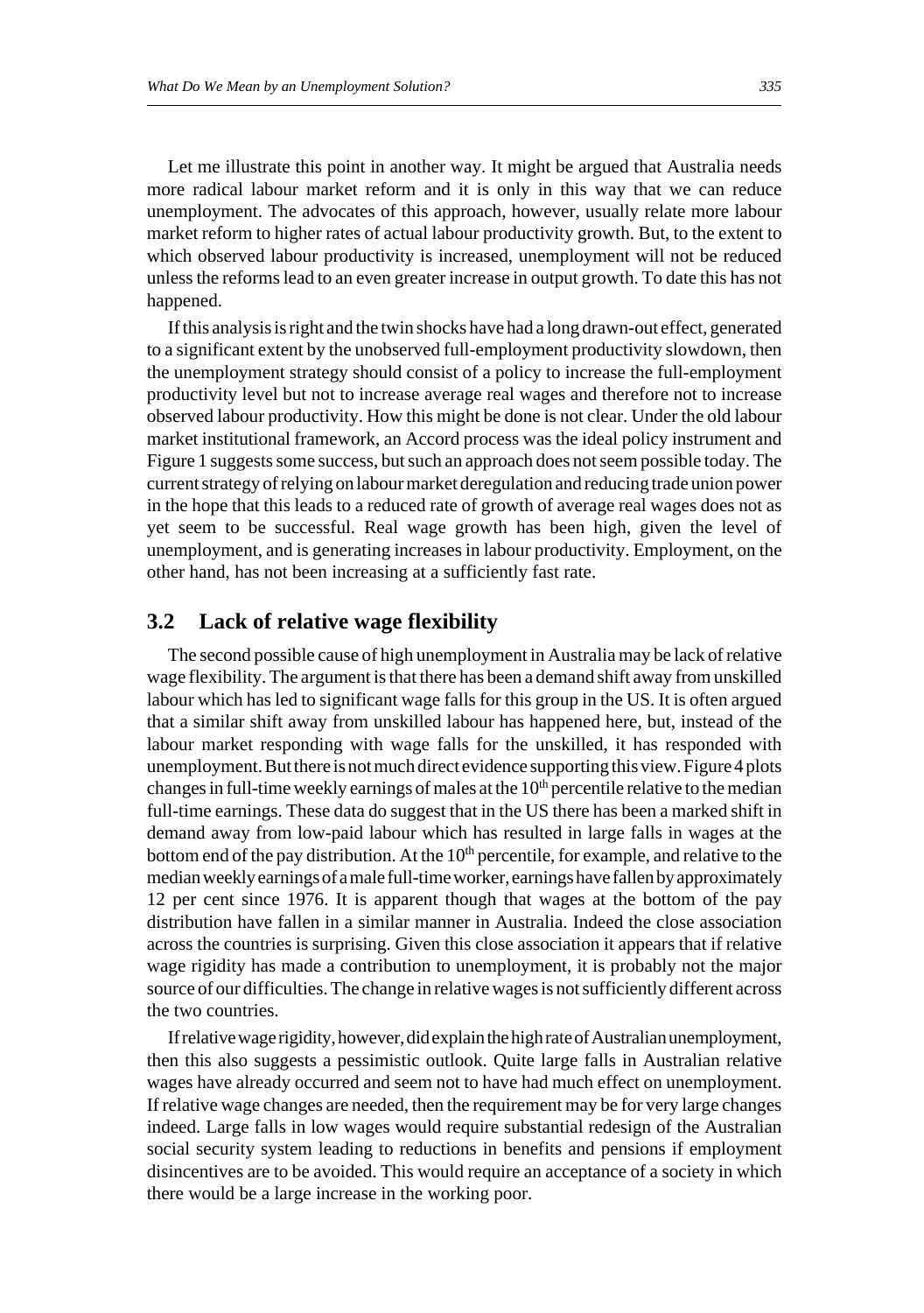

#### **Figure 4: Full-time Male Average Weekly Earnings, Ratio of 10th Percentile to Median**

### **4. Stepping Back a Little Further**

If we look long enough at Figure 1, which plots US and Australian unemployment rates, and apply a little imagination, it is possible to see three separate periods, especially when the US data after 1980 are moved back one year.

In the first period, 1970 to 1979, unemployment increases markedly in Australia. This is the effect of the twin shocks discussed earlier. There is then a middle period, 1980 to 1990, which coincides with the Australian Accord during which the unemployment histories of Australia and the US are very similar. Then there is the third period, which begins at the start of the 1990s recession, after which Australian unemployment drifts upwards relative to the US.

The analysis embodied in the conference papers and the surrounding discussions did not naturally fit into this three-period framework. There was wide recognition of the first and second period, and fairly widespread acceptance of the underlying explanations, but there was no suggestion that a third period had begun.

If Australia is embarking on a third period, how does it fit into the analysis? Is it a macro phenomenon generated by the fact that our asset-price bubble of the late 1980s and the subsequent adjustment was so much more pronounced than that of the US? If so, then perhaps we should not think of post-1990 outcomes as having any necessary long-run implications for structural reform of the Australian labour market? Or can post-1990 outcomes be fitted easily into the earlier analysis of average and relative wage changes and be thought of as a continuation of the forces that were important in the first two periods?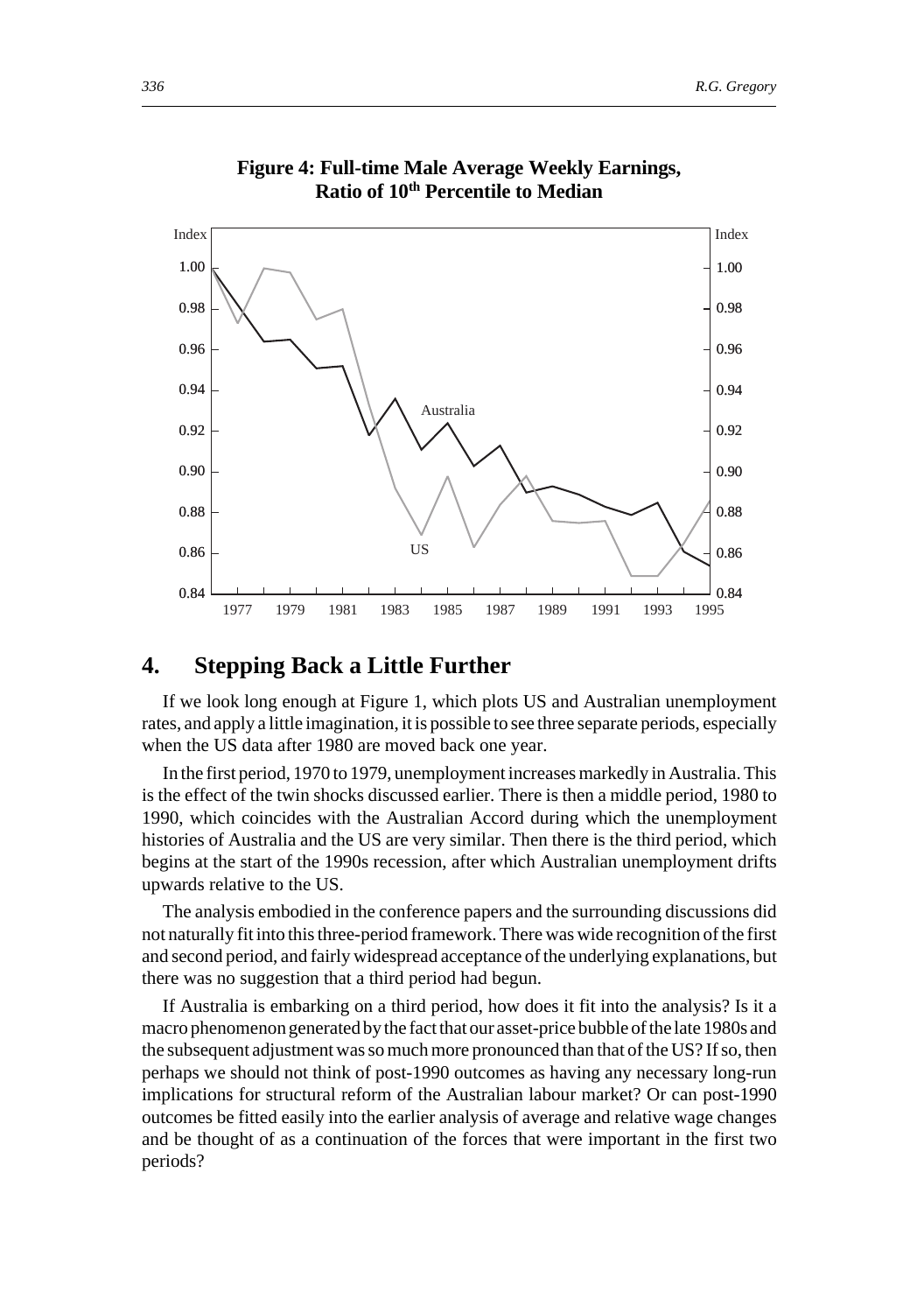To throw more light on these issues, we utilise the earlier employment identity and apply it to quarterly data and a shorter time period to see more clearly the changes since 1990 (Figure 5). As suggested by the recent increase in Australian unemployment relative to the US, the Australian employment growth rate has fallen relative to the US. The relative change in output, however, is very different. Australia has recovered better from the 1990s recession and output growth rates are well above those which would be predicted on a US–Australian comparison.





Given that the recent US output performance is not as good as Australia's, why has the US managed to reduce unemployment relative to Australia? This answer is the same as it has been through all the period since 1970. Different unemployment and employment outcomes across these two countries are predominantly explained by different labour productivity outcomes. Although Australia has faster output growth than the US, this has been more than offset by an increase in the rate of growth of labour productivity in Australia relative to the US. It appears, on balance, that the recent Australian productivity lift has been associated with job destruction rather than job creation and understanding the different outcomes in the product and labour market is crucial to understanding this recent history.

Why has there been a lift in Australian productivity? Perhaps it is the result of enterprise bargaining. The deregulation of the labour market has brought wage increases and productivity increases closer together at the firm level and yet this is not what is required. It strengthens the insider-outsider dichotomy. If employees capture more of the productivity gains within firms, there is no room left for additional employment. Productivity increases are effectively directed towards income increases for the employed and not towards the unemployed in terms of extra jobs.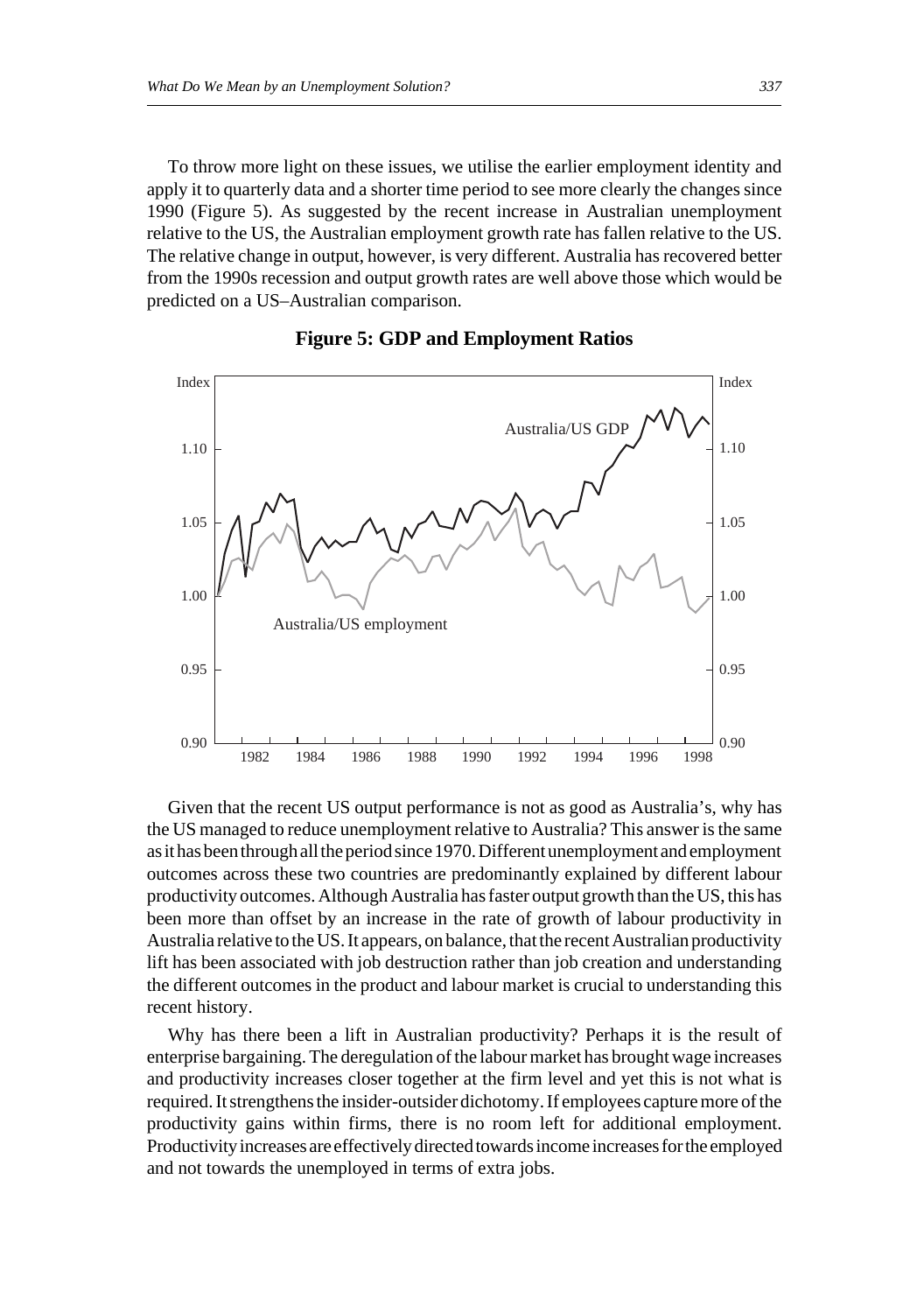Finally, it might be worthwhile to look quickly at one other country. New Zealand has been subject to significant labour market reforms and it may be instructive to consider the changing balance among output, employment and labour productivity. Table 1 lists output and productivity changes for Australia and NZ over the periods 1979–90 and 1990–97. Since their labour market reforms, employment growth has been strong in NZ relative to the past but productivity growth has been low. Australia has generated the opposite pattern. Productivity has increased markedly but employment has not. Both countries have had much the same output growth record relative to the past.

| $\frac{1}{2}$<br>Per annum |                       |               |       |                  |            |                        |                    |            |                             |
|----------------------------|-----------------------|---------------|-------|------------------|------------|------------------------|--------------------|------------|-----------------------------|
|                            | Australian employment |               |       | <b>Australia</b> |            |                        | <b>New Zealand</b> |            |                             |
| Period                     | Full-<br>time         | Part-<br>time | Total | Hours            | <b>GDP</b> | Labour<br>productivity | Hours              | <b>GDP</b> | Labour<br>produc-<br>tivity |
|                            | <b>Thousands</b>      |               |       | Per cent         |            |                        |                    |            |                             |
| 1979-90                    | 98                    | 55            | 153   | 2.1              | 3.1        | 0.9                    | 0.2                | 2.1        | 1.9                         |
| 1990-97                    | 3                     | 68            | 70    | 0.8              | 3.0        | 2.2                    | 1.7                | 1.8        | 0.1                         |

### **Table 1: Australian and New Zealand Employment, Output and Productivity Growth**

Note: GDP calendar years.

Sources: DX Australian National Accounts, OECD historical services; Labour Force Australia, ABS cat. no. 6203.0, August (various issues).

Once again it is the differences in labour productivity growth rates that account for employment differences and it is low observed labour productivity growth rates relative to the past that are associated with the strong employment growth of NZ, rather than changes in output growth rates. The NZ reforms seem to have changed the income-sharing rules generated by the labour market rather than to have led to faster economic growth. The NZ experience, therefore, is similar to the US before and after 1970. Employment increases relative to the past are generated primarily by labour productivity increases lower than the past.<sup>6</sup>

## **5. Concluding Comments**

The above analysis, which has been offered to stimulate debate, leaves me feeling uneasy on four counts.

First, there is no clear and easy way forward. The comparison with the US seems to point to the need for substantial moderation in real wage growth and probably significant average real wage reductions, and yet it is not clear how this will be delivered. The

<sup>6.</sup> It should be remembered that the NZ employment–population levels, although growing strongly out of the deep recession of the early 1990s, are yet to return to 1975 levels.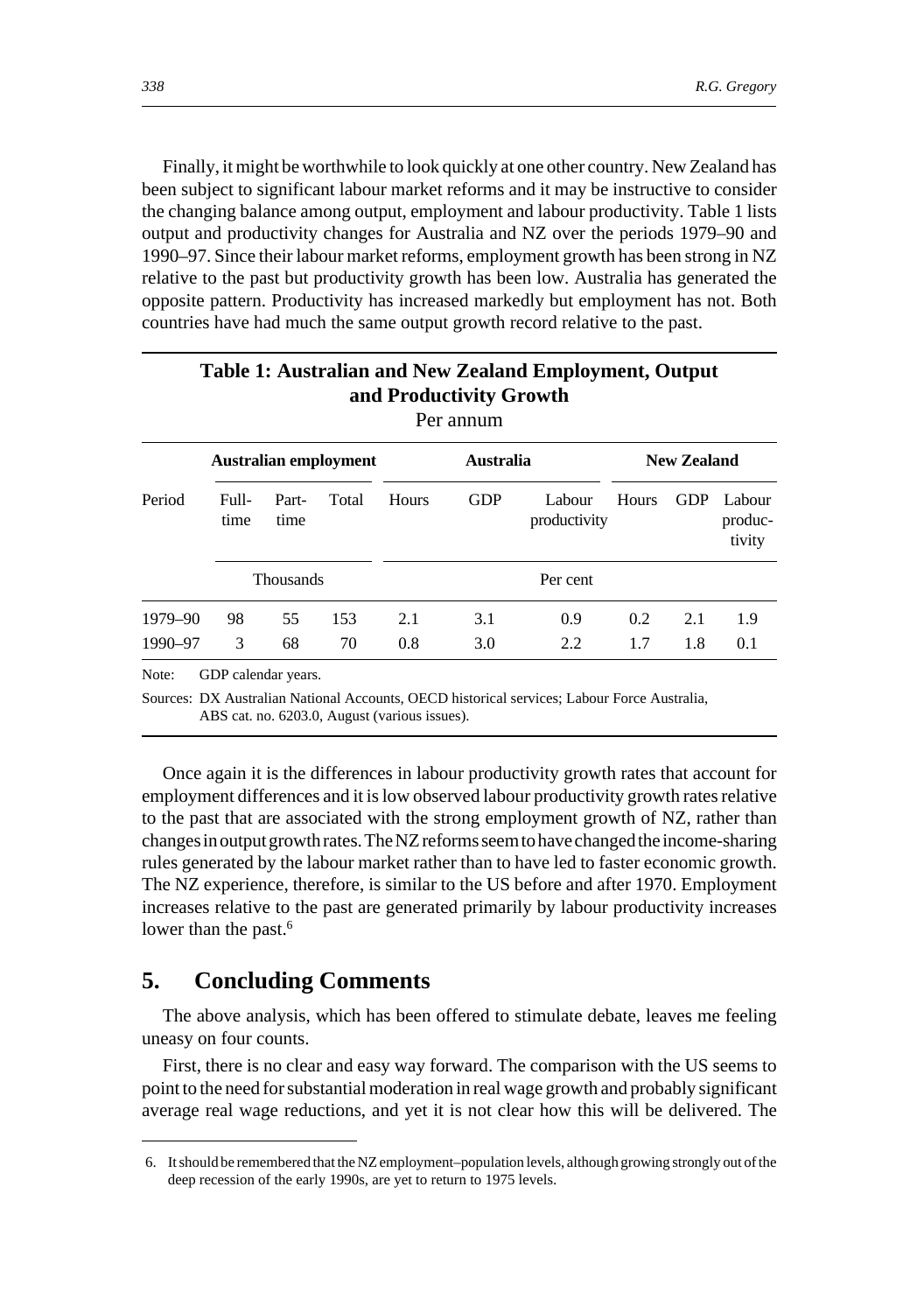evidence suggests that the constancy of the average wage during the Accord helped employment but it was not sufficient to enable Australia to claw back any of the employment deterioration relative to the US. We did not go far enough. Furthermore, over the past few years, under the new and reformed labour market the economy is producing significant increases in average real wages but very little employment growth, which does not seem to be what we want. But it is not clear how to avoid this. A new Accord framework, which I would favour, seems politically impossible whichever government is in power.

Second, others, who believe in a real wage moderation seem not to share my concerns as to the ineffectiveness of relative wage changes and therefore advocate reducing wages at the bottom of the wage distribution as a method of reducing the average wage. There are three difficulties that make this not an attractive option. One is that the reductions in low wages would need to be substantial to have a large effect on average wages. Reform may just reduce the wages of low-paid workers with insufficient employment growth to make the reforms worthwhile or any guarantee that further wage increases among the well paid will not offset the changes. It also seems unlikely that the Industrial Relations Commission could deliver such a large reduction in the wages of the low paid and remain an effective body. This policy, therefore, may well involve the abandonment of the Industrial Relations Commission and a hundred years of history. It may also involve the abandonment of minimum wages at current levels. These would be large steps for us to take. Finally, as indicated earlier, substantial wage falls among the low paid is not possible without reform of the social security system which will inevitably leave lowincome groups worse off while in work or out of work.

Third, the focus on the lack of growth of full-employment labour productivity, which I find myself increasingly emphasising, leads us into research areas that have been seriously neglected. The neglect is understandable because the centre of the analysis is something that is unobservable. But nevertheless the dynamics associated with a developing gap between observed labour productivity and that compatible with full employment is important and should be pursued.

Fourth, if the US–Australian comparison is regarded as a valid one then the US provides us with a counterfactual that is not very attractive. We can achieve full employment but at a large price that involves substantial falls in average wages and larger wage falls at the bottom of the wage distribution. Even if we put aside average real wage reductions, it is not easy to see how we can convert Australia into an economy in which average real wages do not increase for a long period of time. It is just not easy to see how we can undo the average real wage increases of the past. We seem to be left without a policy instrument to effect real-wage moderation.

Whichever way we turn therefore, the choices are difficult and desirable outcomes are not guaranteed. Perhaps the best way forward then is to try a little of everything. The government should keep emphasising training of the unemployed, try to moderate wage increases and try to foster growth. But when the OECD labels as a success an Australian unemployment rate of 7.5 per cent (a reduction from 7.9 per cent a decade earlier), we should not expect too much of an improvement.

Finally, two remaining comments. It is important to emphasise how much judgment is involved in these comments and it is disappointing that the evidence does not enable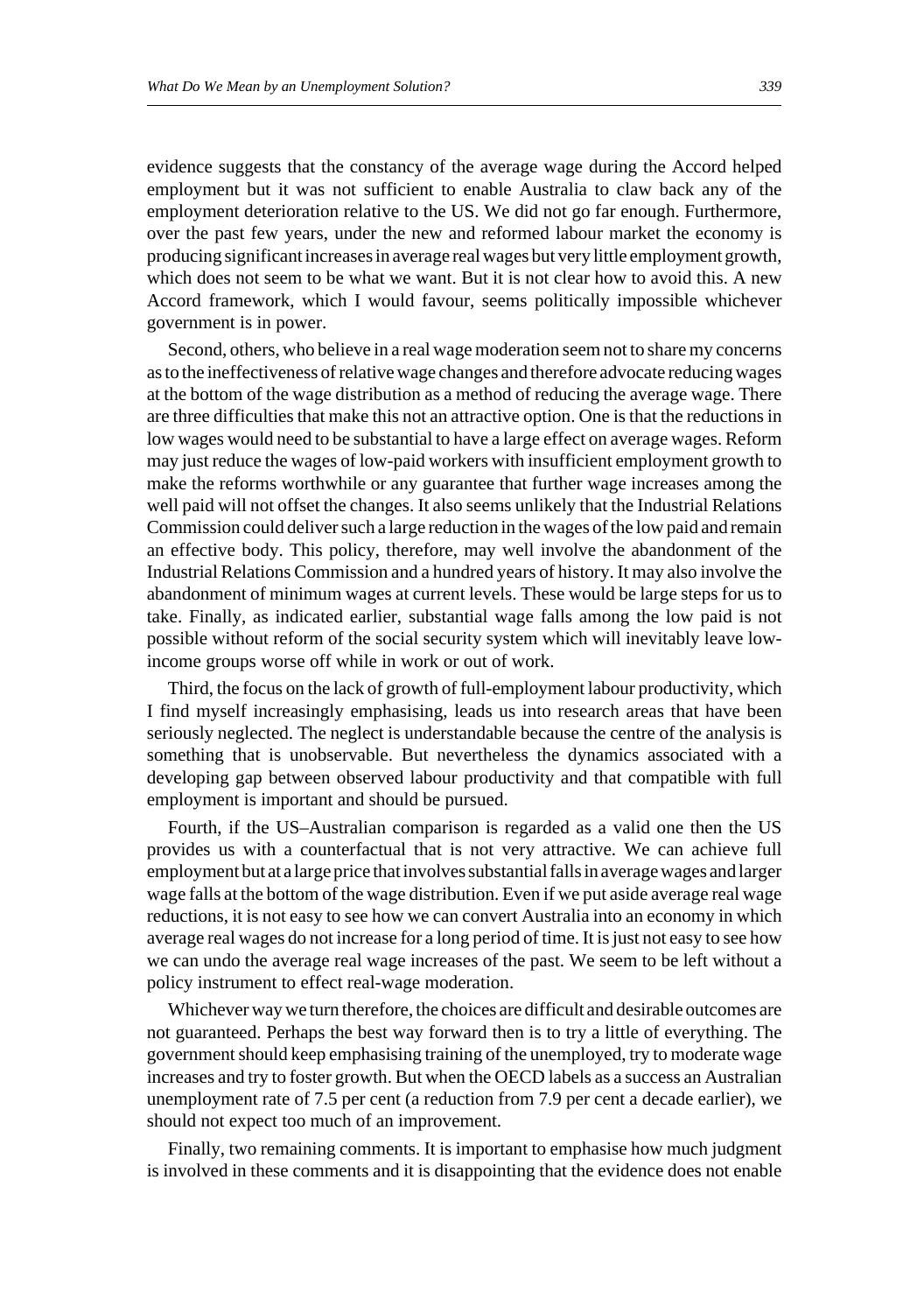us to be more prescriptive and optimistic. If the arguments developed above are right – that there has been a large and continuing productivity shock and the impact of this type of shock on different economies with different labour market institutions is primarily in terms of a wage-employment trade-off rather than variations in output growth – then unemployment does not involve any significant long-run efficiency loss. Unemployment is about the way income is shared rather than about lost output. This is a very radical idea which has not been consistent with the facts in normal time periods<sup>7</sup> or in developing countries. Nevertheless it is an important issue that is raised in a comparison of Australia with the US, the only country that has managed to maintain unemployment at 1960s levels.

If full employment is defined as an unemployment rate over 5 per cent, say 6 or 7, then the problem becomes a different one and the target can be achieved and it is possible to be much more optimistic. But given that the unemployment level has been so high for more than two decades and given that unemployment in the US is around 1960s levels, shouldn't we try harder?

<sup>7.</sup> A comparison of Australia and the US in the 1930s suggests that the two economies behaved then in much the same way as they do today (Gregory, Ho and McDermott 1988).